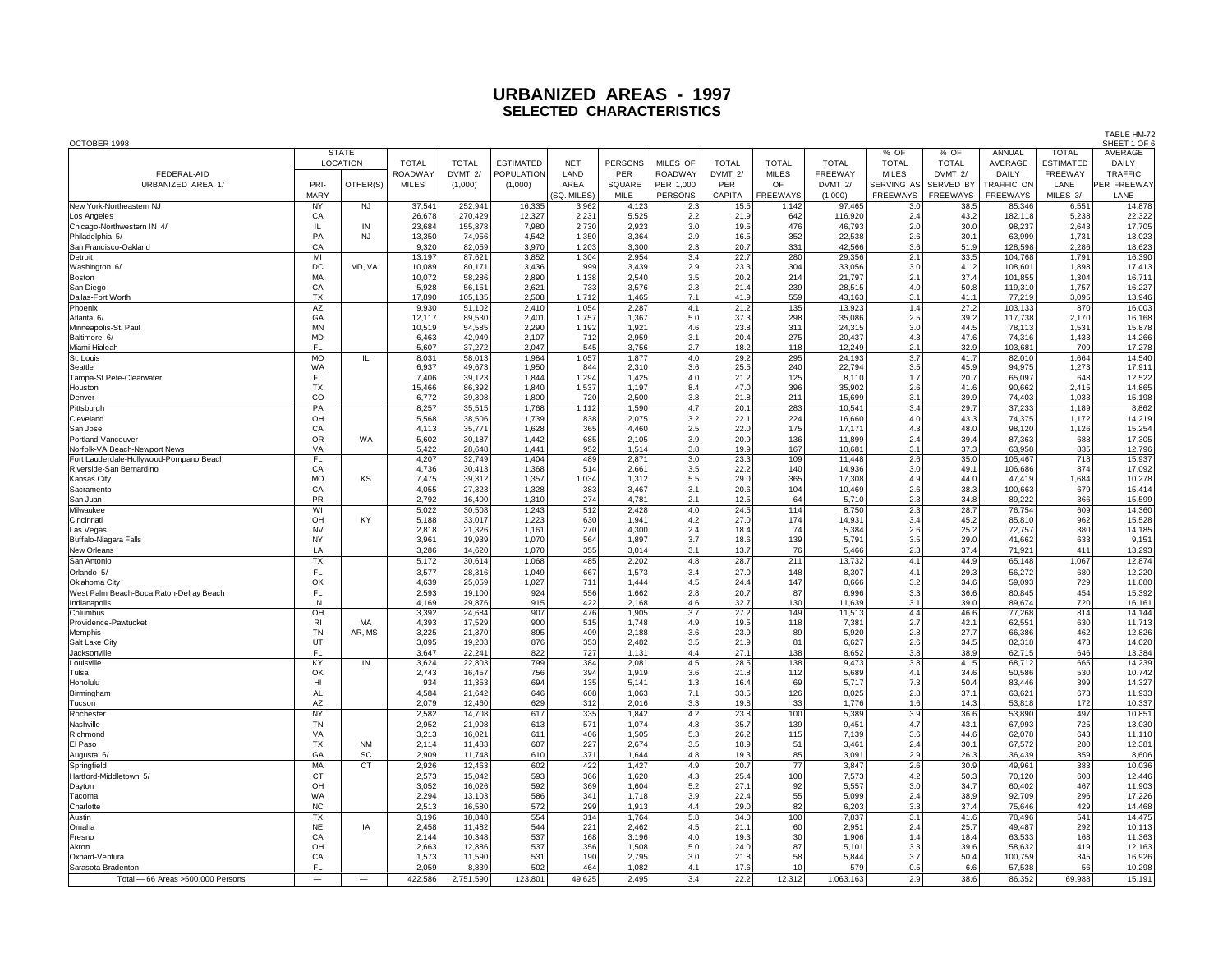| OCTOBER 1998                                    |                        |                          |                |                  |                  |             |                |            |              |                 |                |                      |                      |                          |                                  | SHEET 2 OF 6     |
|-------------------------------------------------|------------------------|--------------------------|----------------|------------------|------------------|-------------|----------------|------------|--------------|-----------------|----------------|----------------------|----------------------|--------------------------|----------------------------------|------------------|
|                                                 |                        | <b>STATE</b><br>LOCATION | <b>TOTAL</b>   | <b>TOTAL</b>     | <b>ESTIMATED</b> | <b>NET</b>  | <b>PERSONS</b> | MILES OF   | <b>TOTAL</b> | <b>TOTAL</b>    | <b>TOTAL</b>   | % OF<br><b>TOTAL</b> | % OF<br><b>TOTAL</b> | <b>ANNUAL</b><br>AVERAGE | <b>TOTAL</b><br><b>ESTIMATED</b> | AVERAGE<br>DAILY |
| FEDERAL-AID                                     |                        |                          | ROADWAY        | DVMT 2/          | POPULATION       | LAND        | PER            | ROADWAY    | DVMT 2/      | <b>MILES</b>    | <b>FREEWAY</b> | <b>MILES</b>         | DVMT 2/              | DAILY                    | FREEWAY                          | <b>TRAFFIC</b>   |
| URBANIZED AREA 1,                               | PRI-                   | OTHER(S)                 | <b>MILES</b>   | (1,000)          | (1,000)          | AREA        | SQUARE         | PER 1,000  | PER          | OF              | DVMT 2/        | SERVING AS           | SERVED BY            | TRAFFIC ON               | LANE                             | PER FREEWAY      |
| <b>Grand Rapids</b>                             | MARY<br>MI             |                          |                |                  |                  | (SQ. MILES) | MILE           | PERSONS    | CAPITA       | FREEWAYS        | (1,000)        | FREEWAYS             | FREEWAYS             | FREEWAYS                 | MILES 3/                         | LANE<br>11,761   |
| Toledo                                          | OH                     | MI                       | 2,043<br>2,104 | 11,146<br>11,806 | 495<br>494       | 318<br>255  | 1,557<br>1,937 | 4.1<br>4.3 | 22.5<br>23.9 | 68<br>71        | 3,413<br>3,591 | 3.3<br>3.4           | 30.6<br>30.4         | 50,518<br>50,541         | 290<br>319                       | 11,258           |
| Albany-Schenectady-Troy                         | <b>NY</b>              |                          | 2,631          | 12,946           | 490              | 365         | 1,342          | 5.4        | 26.4         | 104             | 4,976          | 4.0                  | 38.4                 | 47,846                   | 546                              | 9,106            |
| Wilmington 5/                                   | DE                     | MD, NJ                   | 1,898          | 12,490           | 490              | 254         | 1,929          | 3.9        | 25.5         | 56              | 4,385          | 2.9                  | 35.1                 | 78,786                   | 320                              | 13,687           |
| Albuquerque                                     | <b>NM</b>              |                          | 1,924          | 12,529           | 486              | 192         | 2,531          | 4.0        | 25.8         | 43              | 3,728          | 2.3                  | 29.8                 | 85,714                   | 229                              | 16,282           |
| Allentown-Bethlehem-Easton<br>New Haven-Meriden | PA<br><b>CT</b>        | <b>Z</b>                 | 1,735<br>1,865 | 9,290<br>10,039  | 457<br>455       | 187<br>230  | 2,444<br>1,978 | 3.8<br>4.1 | 20.3<br>22.1 | 65<br>77        | 2,916<br>4,892 | 3.7<br>4.1           | 31.4<br>48.7         | 44,956<br>63,532         | 283<br>380                       | 10,302<br>12,859 |
| Savannah 6/                                     | GA                     |                          | 2,204          | 10,409           | 452              | 420         | 1,076          | 4.9        | 23.0         | 78              | 2.640          | 3.5                  | 25.4                 | 33,784                   | 316                              | 8,365            |
| Charleston                                      | SC                     |                          | 1,525          | 8,170            | 427              | 251         | 1,701          | 3.6        | 19.1         | 51              | 2,475          | 3.3                  | 30.3                 | 48,690                   | 221                              | 11,213           |
| Raleigh                                         | <b>NC</b>              |                          | 1,921          | 13,135           | 419              | 276         | 1,518          | 4.6        | 31.3         | 57              | 3,811          | 3.0                  | 29.0                 | 66,860                   | 317                              | 12,017           |
| Columbus 6/                                     | GA                     | AL                       | 2,397          | 8,041            | 420              | 319         | 1,317          | 5.7        | 19.1         | 82              | 2,243          | 3.4                  | 27.9                 | 27,200                   | 383                              | 5,854            |
| Bridgeport-Milford                              | CT<br>$_{\rm CO}$      |                          | 1,787<br>1,722 | 8,130<br>7,494   | 413<br>413       | 178<br>220  | 2,320<br>1,877 | 4.3<br>4.2 | 19.7<br>18.1 | 60<br>60        | 4,258<br>2,470 | 3.4<br>3.5           | 52.4<br>33.0         | 70,967<br>41,167         | 300<br>244                       | 14,192<br>10,113 |
| Colorado Springs<br>Scranton-Wilkes-Barre       | PA                     |                          | 1,697          | 6,882            | 402              | 259         | 1,552          | 4.2        | 17.1         | 77              | 2.210          | 4.5                  | 32.1                 | 28,844                   | 309                              | 7,151            |
| Chattanooga 6/                                  | <b>TN</b>              | GA                       | 2,589          | 11,603           | 384              | 360         | 1,067          | 6.8        | 30.2         | 77              | 4,261          | 3.0                  | 36.7                 | 55,285                   | 370                              | 11,510           |
| <b>Baton Rouge</b>                              | LA                     |                          | 1,822          | 8,406            | 377              | 274         | 1,376          | 4.8        | 22.3         | 36              | 2,269          | 2.0                  | 27.0                 | 63,028                   | 178                              | 12,779           |
| Youngstown-Warren                               | OH                     |                          | 1,798          | 7,337            | 373              | 193         | 1,933          | 4.8        | 19.7         | 46              | 1.517          | 2.6                  | 20.7                 | 32,978                   | 193                              | 7,847            |
| Bakersfield<br>Wichita                          | CA<br><b>KS</b>        |                          | 1,270<br>1,757 | 6,533<br>7.498   | 373<br>364       | 176<br>176  | 2,119<br>2.068 | 3.4<br>4.8 | 17.5<br>20.6 | 31<br>81        | 1,628<br>2.644 | 2.4<br>4.6           | 24.9<br>35.3         | 52,516<br>32.633         | 160<br>356                       | 10,159<br>7,431  |
| Syracuse                                        | <b>NY</b>              |                          | 1,772          | 8.935            | 363              | 233         | 1,558          | 4.9        | 24.6         | 92              | 3.484          | 5.2                  | 39.0                 | 37,870                   | 444                              | 7,842            |
| Columbia                                        | SC                     |                          | 1,765          | 9,025            | 355              | 199         | 1,784          | 5.0        | 25.4         | $\overline{72}$ | 3,840          | 4.1                  | 42.5                 | 53,618                   | 391                              | 9,824            |
| Worcester                                       | MA                     | <b>CT</b>                | 1,776          | 8.423            | 355              | 263         | 1,350          | 5.0        | 23.7         | 69              | 3,647          | 3.9                  | 43.3                 | 52.855                   | 363                              | 10,051           |
| Melbourne-Palm Bay                              | FL.                    |                          | 1,317          | 7,690            | 351              | 532         | 660            | 3.8        | 21.9         | 12              | 418            | 0.9                  | 5.4                  | 35,460                   | 47                               | 8,865            |
| Flint<br>Little Rock-North Little Rock          | MI<br>AR               |                          | 1,641<br>2.061 | 9,050<br>8.306   | 344<br>340       | 237<br>199  | 1,451<br>1.709 | 4.8<br>6.1 | 26.3<br>24.4 | 61<br>76        | 2,948<br>4.347 | 3.7<br>3.7           | 32.6<br>52.3         | 48,465<br>57,460         | 321<br>386                       | 9,185<br>11,277  |
| Trenton                                         | <b>NJ</b>              | PA                       | 1,589          | 7,891            | 340              | 192         | 1,771          | 4.7        | 23.2         | 56              | 3,014          | $\overline{3.5}$     | 38.2                 | 54,089                   | 284                              | 10,607           |
| Knoxville                                       | TN                     |                          | 1,988          | 11,126           | 339              | 355         | 955            | 5.9        | 32.8         | 52              | 3,845          | 2.6                  | 34.6                 | 73,942                   | 269                              | 14,306           |
| Mobile                                          | AL                     |                          | 1,914          | 8,688            | 324              | 327         | 991            | 5.9        | 26.8         | 46              | 2,440          | 2.4                  | 28.1                 | 53,068                   | 229                              | 10,640           |
| Spokane                                         | WA<br>PA               |                          | 1,703<br>1,995 | 6,365<br>9,658   | 323              | 164<br>207  | 1,970          | 5.3        | 19.7         | 27<br>89        | 1,337          | 1.6                  | 21.0                 | 49,519                   | 126<br>383                       | 10,61'           |
| Harrisburg<br>Macon 6/                          | GA                     |                          | 1,735          | 7,871            | 310<br>305       | 194         | 1,498<br>1,572 | 6.4<br>5.7 | 31.2<br>25.8 | 68              | 4,135<br>2,881 | 4.5<br>3.9           | 42.8<br>36.6         | 46,289<br>42,261         | 325                              | 10,786<br>8,861  |
| Provo-Orem                                      | UT                     |                          | 1,237          | 5,887            | 304              | 160         | 1,900          | 4.1        | 19.4         | 30              | 2,160          | 2.4                  | 36.7                 | 71,352                   | 169                              | 12,777           |
| Jackson                                         | <b>MS</b>              |                          | 1,591          | 8,057            | 304              | 221         | 1,376          | 5.2        | 26.5         | 58              | 2,854          | 3.7                  | 35.4                 | 49,046                   | 251                              | 11,352           |
| Fayetteville                                    | <b>NC</b>              |                          | 1,367          | 5,974            | 304              | 206         | 1,476          | 4.5        | 19.7         | 17              | 455            | 1.2                  | 7.6                  | 26,765                   | 67                               | 6,797            |
| Stockton<br>Lawrence-Haverhill                  | CA<br>MA               | N <sub>H</sub>           | 962<br>1,436   | 5,532<br>8,090   | 299<br>298       | 90<br>205   | 3,322<br>1,454 | 3.2<br>4.8 | 18.5<br>27.1 | 33<br>51        | 2,325<br>3,839 | 3.4<br>3.6           | 42.0<br>47.5         | 70,455<br>75,275         | 184<br>307                       | 12,655<br>12,494 |
| Corpus Christi                                  | <b>TX</b>              |                          | 1,634          | 7,449            | 297              | 164         | 1,811          | 5.5        | 25.1         | 54              | 2,743          | 3.3                  | 36.8                 | 50,670                   | 288                              | 9,516            |
| Reno                                            | <b>NV</b>              |                          | 871            | 5,390            | 294              | 102         | 2,882          | 3.0        | 18.3         | 32              | 1,967          | 3.7                  | 36.5                 | 61,469                   | 151                              | 13,007           |
| Des Moines                                      | IA                     |                          | 1,621          | 7,405            | 294              | 176         | 1,670          | 5.5        | 25.2         | 46              | 2,478          | 2.8                  | 33.5                 | 53,892                   | 232                              | 10,680           |
| Ogden                                           | UT                     |                          | 1,339          | 6,355            | 292<br>287       | 188<br>157  | 1,553          | 4.6        | 21.8         | 37              | 2,101          | 2.7                  | 33.1                 | 57,066                   | 188                              | 11,157           |
| Lansing-East Lansing<br>Pensacola               | MI<br>FL.              |                          | 1,152<br>1,666 | 6,041<br>7,881   | 285              | 337         | 1,828<br>846   | 4.0<br>5.8 | 21.0<br>27.7 | 48<br>24        | 1,784<br>923   | 4.2<br>1.4           | 29.5<br>11.7         | 37,223<br>38,494         | 209<br>96                        | 8,537<br>9,623   |
| Lancaster-Palmdale                              | CA                     |                          | 862            | 4,171            | 268              | 191         | 1,403          | 3.2        | 15.6         | 13              | 746            | 1.5                  | 17.9                 | 57,385                   | 75                               | 9,981            |
| Greenville                                      | SC                     |                          | 1,550          | 6,177            | 268              | 148         | 1,811          | 5.8        | 23.1         | 30              | 1,454          | 2.0                  | 23.5                 | 47,976                   | 131                              | 11,106           |
| Davenport-Rock Island-Moline                    | ΙL                     | IA                       | 1,391          | 6,932            | 266              | 163         | 1,632          | 5.2        | 26.1         | 45              | 1,082          | 3.3                  | 15.6                 | 23,803                   | 186                              | 5,807            |
| Shreveport                                      | LA<br>CA               |                          | 1,717<br>845   | 6,568            | 263              | 320<br>64   | 822<br>4,078   | 6.5        | 25.0<br>18.3 | 65<br>17        | 2,230          | 3.8                  | 34.0                 | 34,308<br>75,941         | 273                              | 8,155<br>12,980  |
| Modesto<br>Fort Myers-Cape Coral                | FL.                    |                          | 1,364          | 4,764<br>6,486   | 261<br>260       | 254         | 1,024          | 3.2<br>5.2 | 24.9         |                 | 1,291<br>177   | 2.0<br>0.3           | 27.1<br>2.7          | 46,873                   | 99<br>15                         | 11,718           |
| Madison                                         | WI                     |                          | 1,005          | 5,511            | 259              | 98          | 2,643          | 3.9        | 21.3         | 39              | 1,712          | 3.9                  | 31.1                 | 43,897                   | 178                              | 9,603            |
| Ann Arbor                                       | MI                     |                          | 925            | 6,424            | 258              | 159         | 1,623          | 3.6        | 24.9         | 51              | 3,044          | 5.5                  | 47.4                 | 60,117                   | 231                              | 13,151           |
| Anchorage                                       | AΚ                     |                          | 1,212          | 4,098            | 254              | 255         | 996            | 4.8        | 16.1         | 44<br>32        | 1,314          | 3.6                  | 32.1                 | 29,864                   | 191                              | 6,877            |
| Canton<br>Fort Wayne                            | OH<br>IN               |                          | 1,522<br>1,134 | 5,106<br>5,781   | 250<br>248       | 160<br>93   | 1,563<br>2,667 | 6.1<br>4.6 | 20.4<br>23.3 | 20              | 1,358<br>903   | 2.1<br>1.7           | 26.6<br>15.6         | 42,438<br>45,547         | 135<br>79                        | 10,046<br>11,387 |
| Daytona Beach                                   | FL.                    |                          | 1,141          | 5,883            | 247              | 232         | 1,065          | 4.6        | 23.8         | 16              | 779            | 1.4                  | 13.2                 | 47,359                   | 66                               | 11,840           |
| Peoria                                          | $\mathbf{H}$           |                          | 1,269          | 5,058            | 246              | 151         | 1,629          | 5.2        | 20.6         | 38              | 1,011          | 3.0                  | 20.0                 | 26,605                   | 156                              | 6,497            |
| South Bend-Mishawaka                            | $\overline{N}$         | M                        | 1,445          | 5,209            | 240              | 147         | 1,633          | 6.0        | 21.7         | $\overline{37}$ | 912            | 2.6                  | 17.5                 | 24,750                   | 147                              | 6,187            |
| Lexington-Fayette<br>Lorain-Elyria              | <b>KY</b><br>OH        |                          | 1,144<br>1,021 | 7,194<br>5,479   | 237<br>234       | 286<br>232  | 829<br>1,009   | 4.8        | 30.4<br>23.4 | 49<br>53        | 2,361<br>1,989 | 4.3<br>5.2           | 32.8<br>36.3         | 48.184<br>37,528         | 225<br>213                       | 10,503<br>9,357  |
| Caguas                                          | <b>PR</b>              |                          | 785            | 3,835            | 233              | 111         | 2,099          | 4.4<br>3.4 | 16.5         | 24              | 1,840          | 3.1                  | 48.0                 | 75,925                   | 115                              | 15,971           |
| Durham                                          | NC                     |                          | 1,268          | 7,609            | 231              | 214         | 1,079          | 5.5        | 32.9         | 48              | 2.582          | 3.8                  | 33.9                 | 53,792                   | 203                              | 12,717           |
| Winston-Salem                                   | $\overline{\text{NC}}$ |                          | 1,408          | 6,926            | 230              | 177         | 1,299          | 6.1        | 30.1         | 58              | 2,766          | 4.1                  | 39.9                 | 47,690                   | 258                              | 10,718           |
| Santa Rosa                                      | CA                     |                          | 767            | 4,249            | 226              | 68          | 3,324          | 3.4        | 18.8         | 24              | 1,712          | 3.1                  | 40.3                 | 71,333                   | 96                               | 17,766           |
| Lowell                                          | MA<br><b>AL</b>        | <b>NH</b>                | 931<br>1,291   | 5,422<br>5,638   | 221<br>220       | 116<br>202  | 1,905<br>1,089 | 4.2<br>5.9 | 24.5<br>25.6 | 31<br>28        | 2,399<br>1,417 | 3.3<br>2.2           | 44.2<br>25.1         | 77.387<br>50,668         | 156<br>127                       | 15,386<br>11,141 |
| Montgomery<br>Greensbord                        | <b>NC</b>              |                          | 1.280          | 7,745            | 217              | 163         | 1,331          | 5.9        | 35.7         | 54              | 2.963          | 4.2                  | 38.3                 | 54,870                   | 257                              | 11,515           |
| Eugene-Springfield                              | <b>OR</b>              |                          | 1,494          | 3,935            | 216              | 103         | 2,097          | 6.9        | 18.2         | 27              | 1,184          | 1.8                  | 30.1                 | 44,302                   | 109                              | 10,814           |
| Rockford                                        | IL                     |                          | 1,219          | 4,651            | 212              | 133         | 1,594          | 5.8        | 21.9         | 28              | 803            | 2.3                  | 17.3                 | 28,679                   | 109                              | 7,393            |
| Lancaster                                       | PA                     |                          | 881            | 4,120            | 207              | 101         | 2,050          | 4.3        | 19.9         | 29              | 1,257          | 3.3                  | 30.5                 | 42.983                   | 117                              | 10,785           |
| Total - 134 Areas > 200,000 Persons             | $\qquad \qquad -$      | $\qquad \qquad -$        | 526.278        | 3.257.534        | 145.564          | 63.977      | 2.275          | 3.6        | 22.4         | 15.586          | 1.224.741      | 3.0                  | 37.6                 | 78,580                   | 85.359                           | 14.348           |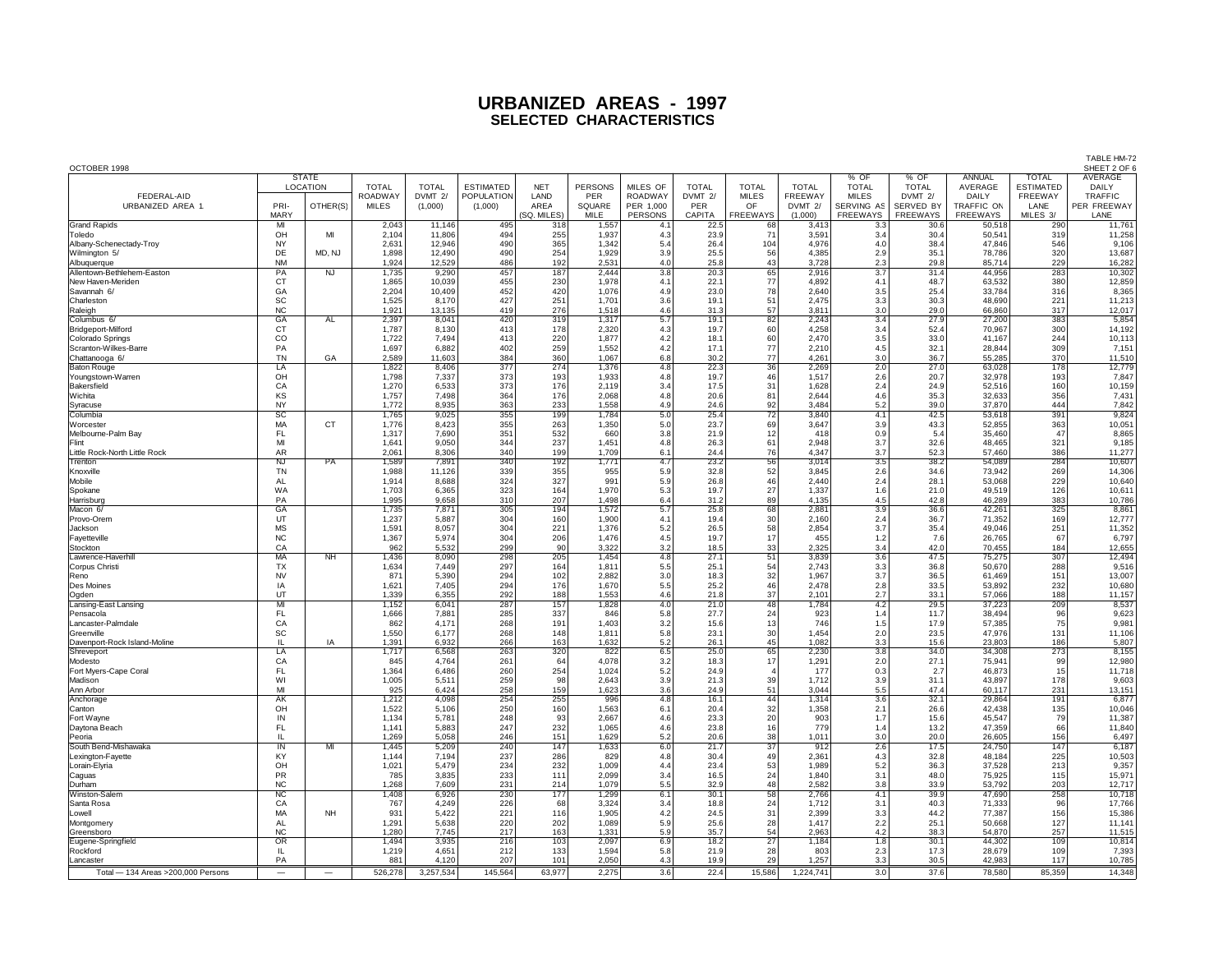| OCTOBER 1998                      |                        |                     |              |              |                  |             |                |                  |              |                 |              |                             |                   |            |                  | SHEET 3 OF 6       |
|-----------------------------------|------------------------|---------------------|--------------|--------------|------------------|-------------|----------------|------------------|--------------|-----------------|--------------|-----------------------------|-------------------|------------|------------------|--------------------|
|                                   |                        | <b>STATE</b>        |              |              |                  |             |                |                  |              |                 |              | % OF                        | % OF              | ANNUAL     | <b>TOTAL</b>     | AVERAGE            |
|                                   |                        | <b>LOCATION</b>     | <b>TOTAL</b> | <b>TOTAL</b> | <b>ESTIMATED</b> | <b>NET</b>  | <b>PERSONS</b> | MILES OF         | <b>TOTAL</b> | <b>TOTAL</b>    | <b>TOTAL</b> | <b>TOTAL</b>                | <b>TOTAL</b>      | AVERAGE    | <b>ESTIMATED</b> | DAILY              |
| FEDERAL-AID                       |                        |                     | ROADWA'      | DVMT 2/      | POPULATION       | LAND        | PER            | ROADWAY          | DVMT 2/      | <b>MILES</b>    | FREEWAY      | <b>MILES</b>                | DVMT 2/           | DAILY      | FREEWAY          | TRAFFIC            |
| URBANIZED AREA 1/                 | PRI-                   | OTHER(S)            | <b>MILES</b> | (1,000)      | (1,000)          | AREA        | SQUARE         | PER 1.000        | PER          | OF              | DVMT 2/      | <b>SERVING AS SERVED BY</b> |                   | TRAFFIC ON | LANE             | <b>PER FREEWAY</b> |
|                                   |                        |                     |              |              |                  |             |                |                  |              |                 |              |                             |                   |            |                  |                    |
|                                   | <b>MARY</b>            |                     |              |              |                  | (SQ. MILES) | MILE           | PERSONS          | CAPITA       | <b>FREEWAYS</b> | (1,000)      |                             | FREEWAYS FREEWAYS | FREEWAYS   | MILES 3/         | LANE               |
| Ponce                             | <b>PR</b>              |                     | 572          | 1,895        | 198              | 59          | 3,356          | 2.9              | 9.6          | 16              | 442          | 2.8                         | 23.3              | 27,347     | 71               | 6,189              |
| Santa Barbara                     | CA                     |                     | 568          | 3,386        | 197              | 57          | 3,456          | 2.9              | 17.2         | 31              | 2.144        | 5.5                         | 63.3              | 69.161     | 138              | 15,486             |
| Huntsville                        | AL                     |                     | 1,261        | 5,654        | 197              | 252         | 782            | 6.4              | 28.7         | 21              | 1,263        | 1.7                         | 22.3              | 59.793     | 100              | 12,673             |
| Lubbock                           | <b>TX</b>              |                     | 1,395        | 4,999        | 197              | 143         | 1,378          | 7.1              | 25.4         | 38              | 883          | 2.7                         | 17.7              | 23,147     | 177              | 4,979              |
| Hesperia-Apple Valley-Victorville | CA                     |                     | 1,163        | 4,021        | 195              | 190         | 1,026          | 6.0              | 20.6         | 15              | 830          | 1.3                         | 20.6              | 55,333     | 80               | 10,421             |
| Reading                           | PA                     |                     | 795          | 3,530        | 194              | 81          | 2,395          | 4.1              | 18.2         | $\overline{22}$ | 763          | 2.7                         | 21.6              | 34,901     | 87               | 8,773              |
| Roanoke                           | VA                     |                     | 1,033        | 4,681        | 194              | 103         | 1,883          | 5.3              | 24.1         | 31              | 1,499        | 3.0                         | 32.0              | 48,355     | 138              | 10,869             |
| Stamford                          | CT                     | <b>NY</b>           | 718          | 4,265        | 193              | 82          | 2,354          | 3.7              | 22.1         | 23              | 2,250        | 3.2                         | 52.8              | 97,826     | 118              | 19,055             |
| Lincoln                           | <b>NE</b>              |                     | 854          | 3,676        | 192              | 81          | 2,370          | 4.4              | 19.1         | 15              | 335          | 1.8                         | 9.1               | 22.333     | 53               | 6,342              |
| Antioch-Pittsburg                 | CA                     |                     | 521          | 2,720        | 189              | 71          | 2,662          | 2.8              | 14.4         | 15              | 987          | 2.9                         | 36.3              | 65,800     | 65               | 15,210             |
| Albany 6/                         | GA                     |                     | 1,172        | 4,249        | 188              | 206         | 913            | 6.2              | 22.6         | $\overline{18}$ | 560          | 1.5                         | 13.2              | 31,915     | 68               | 8,194              |
| Biloxi-Gulfport                   | <b>MS</b>              |                     | 1.199        | 4.476        | 188              | 158         | 1.190          | 6.4              | 23.8         | 17              | 684          | 1.4                         | 15.3              | 39.470     | 69               | 9,867              |
| Erie                              | PA                     |                     | 705          | 2,615        | 186              | 83          | 2,24'          | 3.8              | 14.1         | 8               | 274          | 1.2                         | 10.5              | 33,666     | 33               | 8,417              |
| Brockton                          | MA                     |                     | 792          | 3,798        | 186              | 132         | 1,409          | 4.3              | 20.4         | 15              | 1,057        | 1.9                         | 27.8              | 70,467     | 90               | 11,784             |
| Salem                             | <b>OR</b>              |                     | 782          | 3,148        | 185              | 68          | 2,721          | 4.2              | 17.0         | $22\,$          | 1,062        | 2.9                         | 33.7              | 47,473     | 93               | 11,454             |
| Evansville                        | IN                     | KY                  | 1,041        | 4,732        | 184              | 123         | 1,496          | 5.7              | 25.7         | $\overline{18}$ | 354          | 1.7                         | 7.5               | 19,772     | $\overline{71}$  | 4,965              |
| Tallahassee                       | <b>FL</b>              |                     | 849          | 4,244        | 184              | 148         | 1,243          | 4.6              | 23.1         | 14              | 464          | 1.6                         | 10.9              | 33,773     | 55               | 8,443              |
| Waterbury 5/                      | CT                     |                     | 743          | 3,040        | 183              | 89          | 2,056          | 4.1              | 16.6         | 24              | 1,386        | 3.2                         | 45.6              | 57,750     | 105              | 13,165             |
| <b>Boise City</b>                 | ID                     |                     | 1,289        | 4,840        | 182              | 134         | 1,358          | 7.1              | 26.6         | 18              | 1,006        | 1.4                         | 20.8              | 55,889     | 84               | 11,913             |
| Athens 6/                         | GA                     |                     | 990          | 4,748        | 182              | 134         | 1,358          | 5.4              | 26.1         | 18              | 607          | 1.8                         | 12.8              | 33,815     | 72               | 8,404              |
| Kalamazoo                         | M                      |                     | 844          | 4,171        | 178              | 123         | 1,447          | 4.7              | 23.4         | 28              | 966          | 3.3                         | 23.2              | 34,754     | 111              | 8,688              |
| <b>Atlantic City</b>              | <b>NJ</b>              |                     | 1,054        | 4,453        | 177              | 89          | 1,989          | 6.0              | 25.2         | 29              | 1,410        | 2.8                         | 31.7              | 48,621     | 123              | 11,433             |
| Mcallen-Edinburg-Mission          | <b>TX</b>              |                     | 1,526        | 6,389        | 174              | 156         | 1,115          | 8.8              | 36.7         | 34              | 1,574        | 2.2                         | 24.6              | 46,822     | 135              | 11,646             |
| Green Bay                         | WI                     |                     | 952          | 4,266        | 173              | 100         | 1,730          | 5.5              | 24.7         | 30              | 1,121        | 3.2                         | 26.3              | 37,367     | 131              | 8,534              |
| New London-Norwich                | <b>CT</b>              |                     | 970          | 4.752        | 173              | 169         | 1,024          | 5.6              | 27.5         | 52              | 2.344        | 5.4                         | 49.3              | 45.077     | 219              | 10,682             |
| Huntington-Ashland                | $\overline{\text{wv}}$ | KY, OH              | 1,121        | 4,164        | 172              | 104         | 1,654          | 6.5              | 24.2         | $\frac{44}{38}$ | 1,095        | 3.9                         | 26.3              | 24,886     | 172              | 6,377              |
| Springfield                       | <b>MO</b>              |                     | 903          | 4.128        | 171              | 86          | 1,988          | 5.3              | 24.1         |                 | 1.463        | 4.2                         | 35.4              | 38,500     | 119              | 12,334             |
| Appleton-Neenah                   | WI                     |                     | 922          | 3.786        | 169              | 58          | 2,914          | 5.5              | 22.4         | 28              | 1,314        | 3.0                         | 34.7              | 46.929     | 129              | 10,186             |
| Amarillo                          | <b>TX</b>              |                     | 1,206        | 4,367        | 169              | 97          | 1,742          | 7.1              | 25.8         | 32              | 1,247        | 2.6                         | 28.6              | 39,285     | 165              | 7,538              |
| Santa Cruz                        | CA                     |                     | 432          | 2,246        | 168              | 102         | 1,647          | 2.6              | 13.4         | 18              | 1,263        | 4.2                         | 56.2              | 70,167     | 71               | 17,666             |
| Clarksville                       | TN                     | KY                  | 581          | 2,556        | 168              | 142         | 1,183          | 3.5              | 15.2         | 15              | 373          | 2.6                         | 14.6              | 24,867     | 60               | 6,249              |
| Lakeland                          | FL                     |                     | 1,079        | 4,277        | 167              | 162         | 1,03'          | 6.5              | 25.6         | $13$            | 729          | 1.2                         | 17.0              | 57,213     | 51               | 14,303             |
| Brownsville                       | <b>TX</b>              |                     | 483          | 1,744        | 167              | 43          | 3,884          | 2.9              | 10.4         | 8               | 260          | 1.6                         | 14.9              | 34,433     | 30               | 8,608              |
| Charleston                        | WV                     |                     | 813          | 4,548        | 167              | 125         | 1,336          | 4.9              | 27.2         | 35              | 1,757        | 4.3                         | 38.6              | 50,200     | 159              | 11,035             |
| Laredo                            | <b>TX</b>              |                     | 572          | 2,184        | 165              | 46          | 3,587          | 3.5              | 13.2         | 15              | 356          | 2.6                         | 16.3              | 23,768     | 60               | 5,932              |
| Palm Springs                      | CA                     |                     | 746          | 2,973        | 165              | 106         | 1,557          | 4.5              | 18.0         |                 |              |                             | 0.1               |            |                  | 3,559              |
| Utica-Rome                        | <b>NY</b>              |                     | 1,094        | 4,017        | 163              | 206         | 791            | 6.7              | 24.6         | 73              | 1,194        | 6.7                         | 29.7              | 16,356     | 277              | 4,304              |
| <b>Fall River</b>                 | MA                     | <b>RI</b>           | 754          | 3.581        | 157              | 116         | 1,353          | 4.8              | 22.8         | 38              | 1.542        | 5.0                         | 43.1              | 40.579     | 181              | 8,518              |
| Pueblo                            | CO                     |                     | 619          | 1,868        | 155              | 75          | 2,067          | 4.0              | 12.1         | 31              | 726          | 5.0                         | 38.9              | 23,419     | 117              | 6,183              |
| Fort Pierce                       | FL                     |                     | 946          | 4.439        | 151              | 200         | 755            | 6.3              | 29.4         | 33              | 988          | 3.5                         | 22.3              | 29.635     | 166              | 5,966              |
| York                              | PA                     |                     | 773          | 3,258        | 148              | 74          | 2,000          | 5.2              | 22.0         | $\overline{23}$ | 921          | 3.0                         | 28.3              | 39.735     | 93               | 9,934              |
| Danbury                           | <b>CT</b>              | <b>NY</b>           | 860          | 3,740        | 147              | 136         | 1,08'          | 5.9              | 25.4         | 23              | 1,359        | 2.7                         | 36.3              | 59,087     | 101              | 13,421             |
| New Bedford                       | MA                     |                     | 576          | 2,353        | 147              | 67          | 2,194          | 3.9              | 16.0         | 19              | 757          | 3.3                         | 32.2              | 39,842     | 87               | 8,709              |
| Richland-Kennewick-Pasco          | <b>WA</b>              |                     | 834          | 2,848        | 147              | 170         | 865            | 5.7              | 19.4         | 36              | 834          | 4.3                         | 29.3              | 23,167     | 154              | 5,421              |
| Bremerton                         | WA                     |                     | 630          | 2,974        | 146              | 108         | 1,352          | 4.3              | 20.4         | 22              | 925          | 3.5                         | 31.1              | 42,045     | 93               | 9,914              |
| Gainesville                       | <b>FL</b>              |                     | 739          | 3,578        | 145              | 75          | 1,933          | 5.1              | 24.7         | $\overline{7}$  | 415          | 1.0                         | 11.6              | 55,347     | 45               | 9,224              |
| Poughkeepsie                      | <b>NY</b>              |                     | 846          | 4,301        | 145              | 175         | 829            | 5.8              | 29.7         | 31              | 1,080        | 3.7                         | 25.1              | 34,839     | 124              | 8,693              |
| Salinas                           | CA                     |                     | 286          | 1,321        | 143              | 36          | 3,972          | 2.0              | 9.2          | 9               | 470          | 3.1                         | 35.6              | 52,222     | 35               | 13,284             |
| Topeka                            | KS                     |                     | 740          | 3,133        | 141              | 85          | 1,659          | 5.3              | 22.2         | 33              | 872          | 4.5                         | 27.8              | 26,076     | 138              | 6,328              |
| <b>New Britair</b>                | CT                     |                     | 577          | 3,059        | 140              | 67          | 2,090          | 4.1              | 21.9         | 28              | 1,529        | 4.9                         | 50.0              | 54,607     | 137              | 11,170             |
| <b>Fort Collins</b>               | $\overline{co}$        |                     | 586          | 2.172        | 138              | 84          | 1,643          | 4.2              | 15.7         | 12              | 288          | 2.0                         | 13.3              | 24.000     | 45               | 6,443              |
| Saginaw                           | MI                     |                     | 715          | 2,930        | 138              | 78          | 1,769          | $5.2\,$          | 21.2         | 18              | 674          | 2.6                         | 23.0              | 36,713     | 97               | 6,958              |
| Simi Valley                       | CA                     |                     | 417          | 2,602        | 138              | 50          | 2,760          | 3.0              | 18.9         | 14              | 1,069        | 3.4                         | 41.1              | 76,357     | 74               | 14,476             |
| Nashua                            | <b>NH</b>              |                     | 494          | 2,085        | 137              | 73          | 1,877          | 3.6              | 15.2         | 11              | 664          | 2.2                         | 31.8              | 60.364     | 53               | 12,582             |
| Cedar Rapids                      | IA                     |                     | 835          | 2,927        | 136              | 135         | 1,007          | 6.1              | 21.5         | 16              | 688          | 1.9                         | 23.5              | 42,576     | 83               | 8,251              |
| Fort Smith                        | <b>AR</b>              | $\overline{\alpha}$ | 749          | 2,167        | 136              | 75          | 1,813          | 5.5              | 15.9         | 21              | 608          | 2.8                         | 28.0              | 28,627     | 85               | 7,157              |
| Fargo-Moorhead                    | <b>ND</b>              | <b>MN</b>           | 556          | 2,059        | 135              | 61          | 2,213          | 4.1              | 15.3         | 14              | 456          | 2.6                         | 22.2              | 31.943     | 63               | 7,257              |
| Fort Walton Beach                 | FL                     |                     | 687          | 3,394        | 134              | 129         | 1,039          | 5.1              | 25.3         |                 |              |                             |                   |            |                  |                    |
| Lafayette                         | LA                     |                     | 940          | 3,463        | 134              | 71          | 1,887          | 7.0              | 25.8         | 19              | 716          | 2.0                         | 20.7              | 37,684     | 78               | 9,189              |
| Springfield                       | IL.                    |                     | 650          | 2,965        | 132              | 77          | 1,714          | 4.9              | 22.5         | 19              | 656          | 2.9                         | 22.1              | 34,526     | 85               | 7,736              |
| Hemet-San Jacinto                 | C A                    |                     | 396          | 1,215        | 130              | 48          | 2,708          | $\overline{3.0}$ | 9.3          |                 |              |                             |                   |            | ÷,               |                    |
| Warner Robins 4/                  | GA                     |                     | 909          | 2,418        | 131              | 148         | 885            | $7.0$            | 18.5         |                 |              |                             |                   |            |                  |                    |
| Vega Baja-Manati                  | PR                     |                     | 349          | 1,995        | 128              | 59          | 2,169          | 2.7              | 15.6         | 16              | 707          | 4.5                         | 35.4              | 45,521     | 62               | 11,471             |
| Manchester                        | NH                     |                     | 568          | 2,882        | 127              | 65          | 1,954          | 4.5              | 22.7         | 28              | 1,415        | 4.9                         | 49.1              | 50,536     | 125              | 11,276             |
| Binghamtor                        | <b>NY</b>              |                     | 919          | 4,758        | 127              | 163         | 779            | 7.2              | 37.5         | 45              | 1,473        | 4.9                         | 31.0              | 32,733     | 207              | 7,111              |
| Olympia                           | <b>WA</b>              |                     | 592          | 3.183        | 127              | 88          | 1.443          | 4.7              | 25.1         | 18              | 1,373        | 3.0                         | 43.1              | 76.278     | 103              | 13,303             |
| Asheville                         | N <sub>C</sub>         |                     | 998          | 5.301        | <b>126</b>       | 180         | 700            | 7.9              | 42.1         | 55              | 2.183        | 5.5                         | 41.2              | 39.691     | 222              | 9.832              |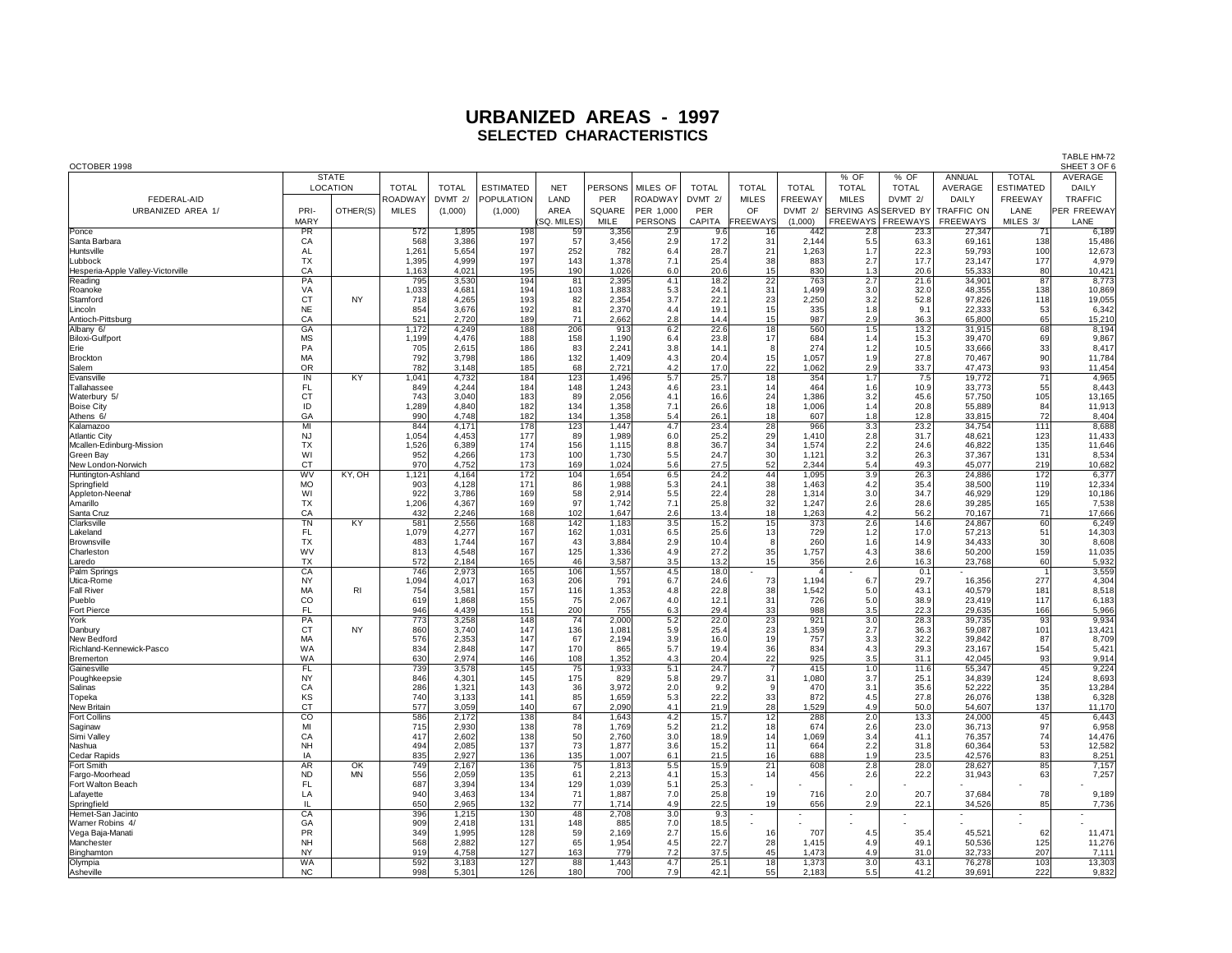| OCTOBER 1998                       |                  |                 |              |                |                  |                 |                |            |              |                                        |              |                     | SHEET 4 OF 6        |                  |                  |                 |
|------------------------------------|------------------|-----------------|--------------|----------------|------------------|-----------------|----------------|------------|--------------|----------------------------------------|--------------|---------------------|---------------------|------------------|------------------|-----------------|
|                                    |                  | <b>STATE</b>    |              |                |                  |                 |                |            |              |                                        |              | % OF                | % OF                | ANNUAL           | <b>TOTAL</b>     | AVERAGE         |
|                                    |                  | <b>LOCATION</b> | <b>TOTAL</b> | <b>TOTAL</b>   | <b>ESTIMATED</b> | <b>NET</b>      | PERSONS        | MILES OF   | <b>TOTAL</b> | <b>TOTAL</b>                           | <b>TOTAL</b> | <b>TOTAL</b>        | <b>TOTAL</b>        | AVERAGE          | <b>ESTIMATED</b> | DAILY           |
| FEDERAL-AID                        |                  |                 | ROADWAY      | DVMT 2/        | POPULATION       | LAND            | PER            | ROADWAY    | DVMT 2/      | <b>MILES</b>                           | FREEWAY      | <b>MILES</b>        | DVMT 2/             | DAILY            | FREEWAY          | TRAFFIC         |
| URBANIZED AREA 1/                  | PRI-             | OTHER(S)        | <b>MILES</b> | (1,000)        | (1,000)          | AREA            | SQUARE         | PER 1,000  | PER          | OF                                     | DVMT 2/      | SERVING ASSERVED BY |                     | TRAFFIC ON       | LANE             | PER FREEWAY     |
|                                    | <b>MARY</b>      |                 |              |                |                  | SQ. MILES)      | MILE           | PERSONS    | CAPITA       | <b>FREEWAYS</b>                        | (1,000)      |                     | FREEWAYS   FREEWAYS | FREEWAYS         | MILES 3/         | LANE            |
| Racine                             | WI               |                 | 498          | 1,750          | 126              | 39              | 3,231          | 4.0        |              |                                        |              |                     |                     |                  |                  |                 |
| <b>Bryan-College Station</b>       | <b>TX</b>        |                 | 724          | 2,641          | 124              | 82              | 1,512          | 5.8        | 21.0         | 34                                     | 661          | 4.6                 | 25.0                | 19,656           | 124              | 5,316           |
| Naples                             | FL               |                 | 560          | 2,267          | 124              | 145             | 855            | 4.5        | 18.0         | 3                                      | 72           | 0.5                 | 3.2                 | 23,500           | 12               | 5,875           |
| Gastonia                           | NC               |                 | 845          | 4,268          | 124              | 120             | 1,033          | 6.8        | 34.0         | 19                                     | 1,354        | 2.2                 | 31.7                | 71,263           | 99               | 13,732          |
| Duluth-Superior                    | MN               | WI              | 884          | 2,793          | 123              | 151             | 815            | 7.2        | 23.0         | 15                                     | 513          | 1.7                 | 18.4                | 34,879           | 61               | 8,361           |
| <b>Lake Charles</b>                | LA               |                 | 757          | 2,322          | 123              | 94              | 1,309          | 6.2        | 19.0         | $\overline{27}$                        | 956          | 3.6                 | 41.2                | 35,407           | 125              | 7,620           |
| Aguadilla                          | PR               |                 | 513          | 1,544          | 122              | 67              | 1,821          | 4.2        | 13.0         | 15                                     | 565          | 2.9                 | 36.6                | 37,875           | 60               | 9,429           |
| Seaside-Monterey                   | CA<br>${\sf NC}$ |                 | 364<br>612   | 2,246<br>3,055 | 121<br>120       | 51<br>108       | 2,373<br>1,111 | 3.0<br>5.1 | 19.0<br>25.0 | $\begin{array}{c} 14 \\ 7 \end{array}$ | 796<br>239   | 3.8                 | 35.4<br>7.8         | 56,857<br>34,143 | 59<br>28         | 13,444<br>8,647 |
| Wilmington<br>Portland             | ME               |                 | 633          | 3,046          | 120              | 93              | 1,290          | 5.3        | 25.0         | 26                                     | 869          | 1.1<br>4.2          | 28.5                | 32,975           | 106              | 8,192           |
| Panama City                        | <b>FL</b>        |                 | 817          | 3.415          | 118              | 149             | 792            | 6.9        | 29.0         |                                        |              |                     |                     |                  |                  |                 |
| Muskegon                           | MI               |                 | 672          | 2,192          | 118              | 87              | 1,356          | 5.7        | 19.0         | 14                                     | 534          | 2.0                 | 24.3                | 39,339           | 61               | 8,729           |
| Hamilton                           | OH               |                 | 399          | 1,847          | 118              | 61              | 1,934          | 3.4        | 16.0         |                                        |              |                     |                     |                  |                  |                 |
| Fairfield                          | CA               |                 | 345          | 2,723          | 118              | 45              | 2,622          | 2.9        | 23.0         | 24                                     | 2,002        | 7.0                 | 73.5                | 83,417           | 146              | 13,701          |
| High Poin                          | <b>NC</b>        |                 | 1,003        | 4,246          | 118              | 167             | 707            | 8.5        | 36.0         | 36                                     | 1,059        | 3.6                 | 24.9                | 29,417           | 181              | 5,844           |
| Mayaguez                           | PR               |                 | 416          | 1,481          | 118              | 64              | 1,844          | 3.5        | 13.0         | 14                                     | 739          | 3.4                 | 49.9                | 51,737           | 63               | 11,737          |
| Champaign-Urbana                   | IL               |                 | 449          | 1,773          | 116              | $\frac{54}{72}$ | 2,148          | 3.9        | 15.0         | 15                                     | 424          | 3.3                 | 23.9                | 28,267           | 59               | 7,148           |
| Sioux Falls                        | SD               |                 | 617          | 1,974          | 116              |                 | 1,611          | 5.3        | 17.0         | 31                                     | 611          | 5.0                 | 31.0                | 19,715           | 126              | 4,839           |
| Beaumont                           | <b>TX</b>        |                 | 788          | 3,905          | 115              | 104             | 1,106          | 6.9        | 34.0         | 26                                     | 1,627        | 3.3                 | 41.7                | 62,358           | 124              | 13,093          |
| Petersburg                         | VA               |                 | 972          | 5,984          | 115              | 67              | 1,716          | 8.5        | 52.0         | 59                                     | 2,130        | 6.1                 | 35.6                | 36,102           | 274              | 7,786           |
| Monroe                             | LA               |                 | 747          | 2,158          | 115              | 110             | 1,045          | 6.5        | 19.0         | 14                                     | 556          | 1.9                 | 25.8                | 39,714           | 58               | 9,639           |
| Portsmouth-Dover-Rochester         | <b>NH</b>        | ME              | 663          | 2,840          | 115              | 203             | 567            | 5.8        | 25.0         | 28                                     | 1,020        | 4.2                 | 35.9                | 36,532           | 123              | 8,274           |
| Arecibo                            | PR               |                 | 386          | 1,947          | 114              | 64              | 1,781          | 3.4        | 17.0         | 20                                     | 786          | 5.1                 | 40.4                | 39,531           | 82               | 9,569           |
| Tuscaloosa                         | <b>AL</b>        |                 | 861          | 3,116          | 114              | 186             | 613            | 7.5        | 27.0         | 11                                     | 457          | 1.3                 | 14.7                | 40.888           | 51               | 9,053           |
| Hyannis                            | MA               |                 | 1,340        | 4,062          | 114<br>114       | 153             | 745            | 11.8       | 36.0         | 24<br>19                               | 868          | 1.8                 | 21.4                | 36.167           | 86               | 10,086          |
| Spartanburg<br>Jacksonville        | <b>SC</b><br>NC  |                 | 738<br>264   | 2,662<br>1,436 | 113              | 82 <br>88       | 1,390<br>1,284 | 6.5<br>2.3 | 23.0<br>13.0 |                                        | 599          | 2.6                 | 22.5                | 31,361           | 86               | 6,957           |
| Rome 6/                            | GA               |                 | 1,091        | 3,345          | 114              | 256             | 445            | 9.7        | 29.0         | 18                                     | 326          | 1.6                 | 9.7                 | 18,558           | 68               | 4,764           |
| Abilene                            | <b>TX</b>        |                 | 887          | 2,768          | 112              | 120             | 933            | 7.9        | 25.0         | 36                                     | 675          | 4.0                 | 24.4                | 18,951           | 128              | 5,252           |
| Norwalk                            | CT               |                 | 480          | 3,078          | 111              | 50              | 2,220          | 4.3        | 28.0         | 21                                     | 1,689        | 4.4                 | 54.9                | 80,429           | 103              | 16,360          |
| Waterloo-Cedar Falls               | $\overline{IA}$  |                 | 756          | 2,069          | 111              | 113             | 982            | 6.8        | 19.0         | 6                                      | 121          | 0.7                 | 5.8                 | 21,557           | 28               | 4,273           |
| Lawton                             | OK               |                 | 421          | 1,815          | 111              | 67              | 1,657          | 3.8        | 16.0         | 16                                     | 224          | 3.7                 | 12.3                | 14,399           | 64               | 3,522           |
| Kannapolis                         | NC               |                 | 765          | 3,342          | 109              | 120             | 908            | 7.0        | 31.0         | 14                                     | 903          | 1.8                 | 27.0                | 64,500           | 56               | 16,091          |
| Burlington                         | VT               |                 | 677          | 3,161          | 108              | 135             | 800            | 6.3        | 29.0         | 36                                     | 812          | 5.3                 | 25.7                | 22,428           | 128              | 6,322           |
| Waco                               | <b>TX</b>        |                 | 1,180        | 4,377          | 107              | 154             | 695            | 11.0       | 41.0         | 36                                     | 1,412        | 3.1                 | 32.3                | 39,148           | 162              | 8,732           |
| Lynchburg                          | <b>VA</b>        |                 | 659          | 2,398          | 106              | 120             | 883            | 6.2        | 23.0         | $\overline{28}$                        | 678          | 4.2                 | 28.3                | 24,214           | 105              | 6,446           |
| Boulder                            | CO               |                 | 369          | 1,728          | 105              | 39              | 2,692          | 3.5        | 16.0         | 12                                     | 479          | 3.3                 | 27.7                | 39,917           | 50               | 9,659           |
| Taunton                            | MA               |                 | 616          | 2,932          | 105              | 136             | 772            | 5.9        | 28.0         | 33                                     | 1,510        | 5.4                 | 51.5                | 45,758           | 168              | 8,97            |
| Steubenville-Weirton               | OH               | PA, WV          | 463          | 1,598          | 103              | 80              | 1.288          | 4.5        | 16.0         | 34                                     | 569          | 7.3                 | 35.6                | 16,772           | 138              | 4,133           |
| Middletown                         | OH               |                 | 448          | 2,762          | 103              | 81              | 1,272          | 4.3        | 27.0         | 14                                     | 966          | 3.1                 | 35.0                | 69,000           | 83               | 11,616          |
| Visalia                            | CA<br>IL         |                 | 391<br>444   | 1,763<br>1,880 | 103<br>102       | 37<br>48        | 2,784<br>2,125 | 3.8<br>4.4 | 17.0<br>18.0 | 14<br>17                               | 449<br>403   | 3.6<br>3.8          | 25.5<br>21.4        | 32,071<br>23,706 | 55<br>68         | 8,093           |
| Bloomington-Normal<br>Brunswick 6/ | GA               |                 | 779          | 2,633          | 104              | 220             | 473            | 7.6        | 25.0         | 19                                     | 496          | 2.4                 | 18.8                | 26,281           | 79               | 5,885<br>6,284  |
| Santa Maria                        | CA               |                 | 294          | 1,497          | 101              | 34              | 2,971          | 2.9        | 15.0         | 15                                     | 495          | 5.1                 | 33.1                | 33,000           | 58               | 8,496           |
| Hattiesburg                        | <b>MS</b>        |                 | 435          | 1,386          | 101              | 70              | 1,443          | 4.3        | 14.0         | 6                                      | 142          | 1.3                 | 10.2                | 25,789           | 22               | 6,447           |
| Redding                            | CA               |                 | 637          | 4,079          | 101              | 99              | 1,020          | 6.3        | 40.0         | 40                                     | 1,110        | 6.3                 | 27.2                | 27,750           | 168              | 6,588           |
| Wichita Falls                      | <b>TX</b>        |                 | 826          | 2,307          | 101              | 60              | 1,683          | 8.2        | 23.0         | 24                                     | 541          | 3.0                 | 23.4                | 22,189           | 119              | 4,536           |
| Yakima                             | WA               |                 | 464          | 1,778          | 100              |                 | 1,923          | 4.6        | 18.0         |                                        | 384          | 2.6                 | 21.6                | 32,000           | 48               | 7,954           |
| Lafayette-West Lafayette           | IN               |                 | 374          | 1,819          | 100              | 52<br>44        | 2,273          | 3.7        | 18.0         | $\begin{array}{c} 12 \\ 2 \end{array}$ | 99           | 0.5                 | 5.4                 | 49,345           | 8                | 12,336          |
| Elkhart-Goshen                     | IN               |                 | 748          | 2,866          | 99               | 94              | 1,053          | 7.6        | 29.0         | 17                                     | 369          | 2.3                 | 12.9                | 21,833           | 68               | 5,458           |
| Kenosha                            | WI               |                 | 442          | 1,633          | 99               | 41              | 2,415          | 4.5        | 16.0         | $\frac{2}{13}$                         | 133          | 0.5                 | 8.1                 | 66,500           | 12               | 11,368          |
| <b>Billings</b>                    | MT               |                 | 539          | 1,514          | 98               | 51              | 1,922          | 5.5        | 15.0         |                                        | 199          | 2.4                 | 13.1                | 15,308           | 53               | 3,733           |
| Decatur                            | IL.              |                 | 570          | 1,687          | 98               | 67              | 1,463          | 5.8        | 17.0         | 12                                     | 118          | 2.1                 | 7.0                 | 9,833            | 44               | 2,662           |
| Winter Haven                       | <b>FL</b>        |                 | 931          | 3,205          | 98               | 140             | 700            | 9.5        | 33.0         |                                        |              |                     |                     |                  |                  |                 |
| Midland                            | <b>TX</b>        |                 | 722          | 2,149          | 97               | 66              | 1,470          | 7.4        | 22.0         | 21                                     | 356          | 2.9                 | 16.6                | 17,213           | 83               | 4,269           |
| Vineland-Millville                 | <b>NJ</b>        |                 | 527          | 1,156          | 96               | 128             | 750            | 5.5        | 12.0         | 17                                     | 285          | 3.2                 | 24.7                | 16,765           | 66               | 4,313           |
| Odessa                             | <b>TX</b>        |                 | 986          | 2,270          | 96               | 130             | 738            | 10.3       | 24.0         | 26                                     | 394          | 2.6                 | 17.4                | 15,103           | 116              | 3,407           |
| Fayetteville-Springdale            | AR               |                 | 718          | 2,103          | 95               | 79              | 1,203          | 7.6        | 22.0         | 14                                     | 469          | 2.0                 | 22.3                | 32,502           | 58               | 8,126           |
| Sioux City                         | IA<br>FL         | NE, SD          | 585          | 1,685          | 95               | 76              | 1,250          | 6.2        | 18.0         | 16<br>9                                | 383          | 2.7                 | 22.7                | 24,096           | 69               | 5,509           |
| Stuart                             | $\overline{co}$  |                 | 384<br>545   | 1,920<br>1,416 | 93<br>92         | 104<br>78       | 894<br>1,179   | 4.1<br>5.9 | 21.0<br>15.0 | 14                                     | 219<br>148   | 2.5<br>2.6          | 11.4<br>10.5        | 23,107<br>10,571 | 41<br>54         | 5,385<br>2,725  |
| Grand Junction<br>Alton            | IL               |                 | 576          | 1,811          | 91               | 85              | 1,071          | 6.3        | 20.0         |                                        |              |                     |                     |                  |                  |                 |
| Kingsport                          | TN               | VA              | 673          | 2,824          | 91               | 116             | 784            | 7.4        | 31.0         | 28                                     | 690          | 4.2                 | 24.4                | 24,643           | 112              | 6,136           |
| Johnson City                       | <b>TN</b>        |                 | 663          | 2,671          | 91               | 84              | 1,083          | 7.3        | 29.0         | 18                                     | 579          | 2.7                 | 21.7                | 32,167           | 71               | 8,123           |
| Frederick 6                        | MD               |                 | 260          | 1,629          | 90               | 40              | 2,250          | 2.9        | 18.0         | 14                                     | 828          | 5.4                 | 50.8                | 59,143           | 59               | 14,067          |
| San Angelo                         | <b>TX</b>        |                 | 620          | 1,509          | 90               | 56              | 1.607          | 6.9        | 17.0         | 22                                     | 321          | 3.6                 | 21.3                | 14,551           | 90               | 3,566           |
| Yuma                               | AZ               | CA              | 265          | 1.144          | 90               | 35 <sup>1</sup> | 2.571          | 2.9        | 13.0         |                                        | 81           | 1.9                 | 7.0                 | 16.316           | 19               | 4,161           |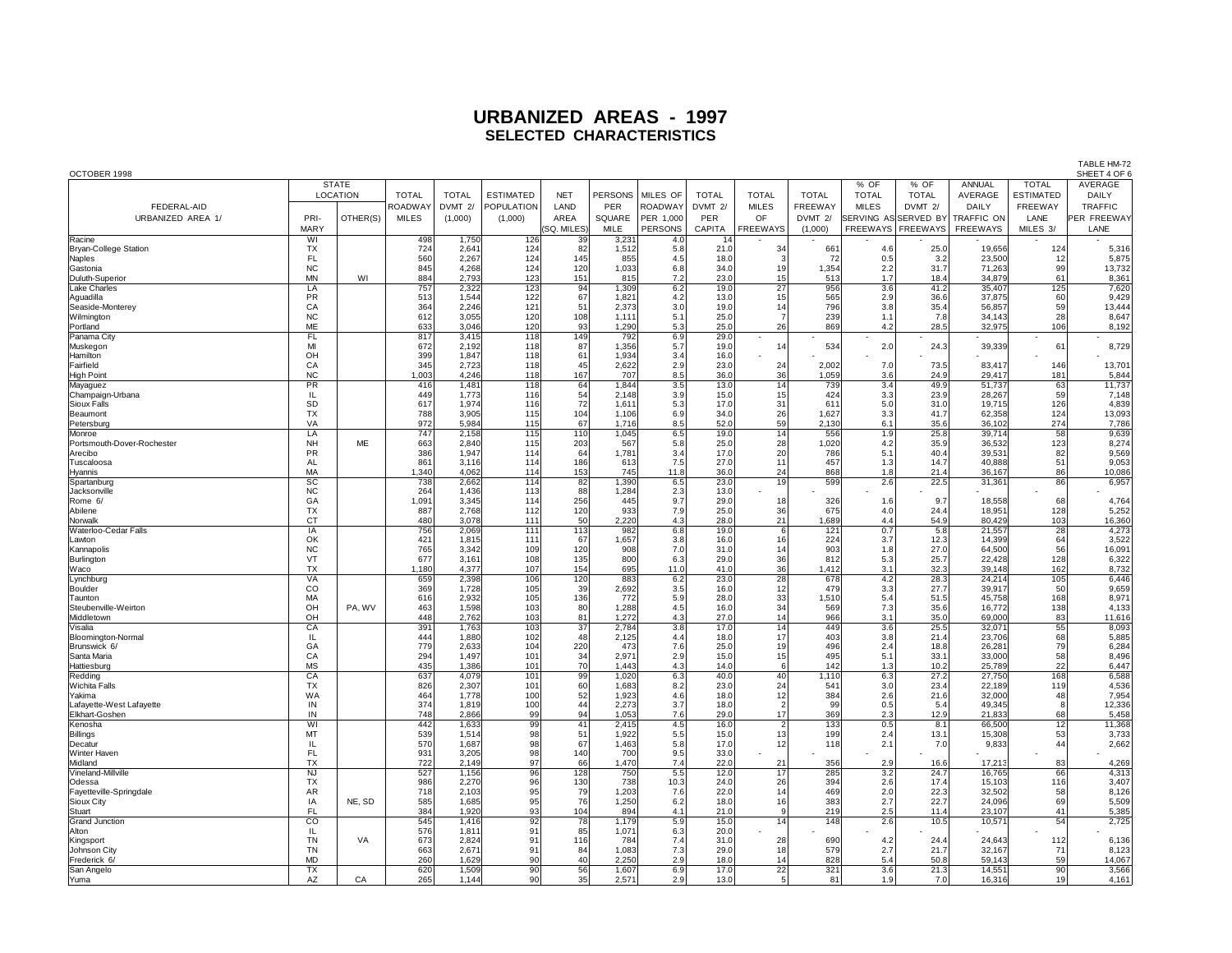| OCTOBER 1998         |                 |              |                |              |                  |                 |         |           |              |                 |              |                      |                 |            |                  | SHEET 5 OF 6 |
|----------------------|-----------------|--------------|----------------|--------------|------------------|-----------------|---------|-----------|--------------|-----------------|--------------|----------------------|-----------------|------------|------------------|--------------|
|                      |                 | <b>STATE</b> |                |              |                  |                 |         |           |              |                 |              | % OF                 | % OF            | ANNUAL     | <b>TOTAL</b>     | AVERAGE      |
|                      |                 | LOCATION     | <b>TOTAL</b>   | <b>TOTAL</b> | <b>ESTIMATED</b> | <b>NET</b>      | PERSONS | MILES OF  | <b>TOTAL</b> | <b>TOTAL</b>    | <b>TOTAL</b> | <b>TOTAL</b>         | <b>TOTAL</b>    | AVERAGE    | <b>ESTIMATED</b> | DAILY        |
| FEDERAL-AID          |                 |              | <b>ROADWAY</b> | DVMT 2/      | POPULATION       | LAND            | PER     | ROADWAY   | DVMT 2/      | <b>MILES</b>    | FREEWAY      | <b>MILES</b>         | DVMT 2/         | DAILY      | FREEWAY          | TRAFFIC      |
| URBANIZED AREA 1/    | PRI-            | OTHER(S)     | <b>MILES</b>   | (1,000)      | (1,000)          | AREA            | SQUARE  | PER 1,000 | PER          | OF              | DVMT 2/      | SERVING AS SERVED BY |                 | TRAFFIC ON | LANE             | PER FREEWAY  |
|                      | <b>MARY</b>     |              |                |              |                  | SQ. MILES)      | MILE    | PERSONS   | CAPITA       | <b>REEWAYS</b>  | (1,000)      | <b>FREEWAYS</b>      | <b>FREEWAYS</b> | FREEWAYS   | MILES 3/         | LANE         |
| Yuba City            | CA              |              | 399            | 2,507        | 89               | 34              | 2,618   | 4.5       | 28.2         | 20              | 391          | 5.0                  | 15.6            | 19,550     | 64               | 6,094        |
| Jackson              | MI              |              | 534            | 2,066        | 88               | 78              | 1,128   | 6.1       | 23.5         | 22              | 612          | 4.0                  | 29.6            | 28,436     | 86               | 7,109        |
| Lompoc               | CA              |              | 143            | 443          | 88               | 42              | 2,095   | 1.6       | 5.0          |                 |              |                      |                 |            |                  |              |
| Chico                | CA              |              | 301            | 1.647        | 88               | 33              | 2.667   | 3.4       | 18.7         | $\overline{7}$  | 284          | 2.3                  | 17.2            | 40.57      | 29               | 9,930        |
| Alexandria           | LA              |              | 605            | 1.671        | 88               | 179             | 492     | 6.9       | 19.0         | 24              | 346          | 4.0                  | 20.7            | 14.417     | 94               | 3,67'        |
| Vacaville            | CA              |              | 234            | 1,769        | 88               | 24              | 3,667   | 2.7       | 20.1         | 13              | 1,119        | 5.6                  | 63.3            | 86,077     | 90               | 12,367       |
| Muncie               | IN              |              | 553            | 1,819        | 88               | 72              | 1,222   | 6.3       | 20.7         | 12              | 149          | 2.2                  | 8.2             | 12,342     | 48               | 3,097        |
| Springfield          | OH              |              | 396            | 1,579        | 86               | 45              | 1,911   | 4.6       | 18.4         | 6               | 160          | 1.5                  | 10.1            | 26,667     | 22               | 7,442        |
| St. Cloud            | <b>MN</b>       |              | 414            | 1,176        | 84               | 40              | 2,100   | 4.9       | 14.0         |                 |              |                      |                 |            |                  |              |
|                      | MA              |              | 407            |              |                  |                 |         | 4.8       |              |                 |              |                      |                 |            | 21               |              |
| Fitchburg-Leominster |                 |              |                | 1,499        | 84               | 64              | 1,313   |           | 17.8         | 6               | 211          | 1.5                  | 14.1            | 35,167     |                  | 10,144       |
| Greeley              | CO              |              | 456            | 1,254        | 83               | 76              | 1,092   | 5.5       | 15.1         | 23              | 340          | 5.0                  | 27.1            | 14,783     | 83               | 4,078        |
| Burlington           | <b>NC</b>       |              | 593            | 3,204        | 83               | 65              | 1,277   | 7.1       | 38.6         | 16              | 1,281        | 2.7                  | 40.0            | 80,063     | 129              | 9,927        |
| Hickory              | <b>NC</b>       |              | 697            | 3.367        | 83               | 103             | 806     | 8.4       | 40.6         | 22              | 829          | 3.2                  | 24.6            | 37.682     | 90               | 9,261        |
| Ocala                | <b>FL</b>       |              | 523            | 2,389        | 83               | 80              | 1,038   | 6.3       | 28.8         | 5               | 303          | 1.0                  | 12.7            | 55,546     | 33               | 9,258        |
| <b>Battle Creek</b>  | MI              |              | 554            | 1,864        | 83               | 79              | 1,051   | 6.7       | 22.5         | 14              | 414          | 2.4                  | 22.2            | 30,551     | 55               | 7,559        |
| Columbia             | <b>MO</b>       |              | 427            | 1,722        | 83               | 54              | 1,537   | 5.1       | 20.7         | 28              | 677          | 6.6                  | 39.3            | 24,179     | 114              | 5,944        |
| Eau Claire           | WI              |              | 665            | 1,958        | 82               | 46              | 1,783   | 8.1       | 23.9         | 14              | 328          | 2.1                  | 16.8            | 23,429     | 56               | 5,834        |
| Johnstown            | PA              |              | 466            | 1,320        | 81               | 54              | 1,500   | 5.7       | 16.3         | 8               | 200          | 1.8                  | 15.2            | 24,369     | 33               | 6,092        |
| Tyler                | TX              |              | 694            | 2,423        | 81               | 60              | 1,350   | 8.6       | 29.9         |                 |              |                      |                 |            |                  |              |
| La Crosse            | WI              | <b>MN</b>    | 453            | 1,809        | 80               | 35              | 2,286   | 5.7       | 22.6         | 14              | 258          | 3.1                  | 14.3            | 18,429     | 58               | 4,473        |
| Hagerstown 6/        | MD              | PA, WV       | 402            | 1,723        | 80               | 52              | 1,538   | 5.0       | 21.5         | 17              | 667          | 4.2                  | 38.7            | 39,226     | 67               | 9,953        |
| Altoona              | PA              |              | 411            | 1,381        | 79               | 35              | 2,257   | 5.2       | 17.5         | 11              | 285          | 2.8                  | 20.6            | 24,789     | 48               | 5,939        |
| Rochester            | <b>MN</b>       |              | 435            | 1,459        | 79               | 73              | 1,082   | 5.5       | 18.5         | 10              | 366          | 2.4                  | 25.1            | 35,339     | 41               | 8,835        |
| Mansfield            | OH              |              | 425            | 1,327        | 79               | 63              | 1.254   | 5.4       | 16.8         | 15              | 287          | 3.5                  | 21.6            | 19.133     | 59               | 4,894        |
| Punta Gorda          | <b>FL</b>       |              | 539            | 1,652        | 79               | 67              | 1.179   | 6.8       | 20.9         | 5               | 154          | 0.8                  | 9.3             | 34.114     | 18               | 8,529        |
| Holland              | MI              |              | 402            | 1,517        | 79               | 58              | 1,362   | 5.1       | 19.2         | 13              | 193          | 3.3                  | 12.7            | 14,617     | 53               | 3,654        |
| Killeen              | TX              |              | 516            | 2,412        | 78               | 62              | 1,258   | 6.6       | 30.9         | 15              | 662          | 3.0                  | 27.4            | 43,131     | 61               | 10,783       |
| Lawrence             | KS              |              | 292            | 1,067        | 78               | 35              | 2,229   | 3.7       | 13.7         | $\vert$ 2       | 53           | 0.6                  | 4.9             | 29.046     | $\overline{7}$   | 7,262        |
| Medford              | <b>OR</b>       |              | 400            | 1,425        | 78               | 37              | 2,108   | 5.1       | 18.3         | 11              | 370          | 2.6                  | 25.9            | 35,001     | 43               | 8,574        |
| Gadsden              | <b>AL</b>       |              | 839            | 2,287        | 77               | 191             | 403     | 10.9      | 29.7         | 15              | 251          | 1.8                  | 11.0            | 16,833     | 76               | 3,298        |
| Terre Haute          | $\overline{1}N$ |              | 622            | 2,366        | $\overline{77}$  | 61              | 1,262   | 8.1       | 30.7         | 12              | 312          | 1.9                  | 13.2            | 26,690     | 47               | 6,672        |
| Las Cruces           | <b>NM</b>       |              | 993            | 2,386        | 77               | 37              | 2,081   | 12.9      | 31.0         | 15              | 257          | 1.5                  | 10.8            | 17,017     | 60               | 4,254        |
| Port Huron           | MI              |              | 454            | 1,633        | 77               | 62              | 1,242   | 5.9       | 21.2         | 15              | 316          | 3.3                  | 19.4            | 21,397     | 59               | 5,400        |
| St. Joseph           | <b>MO</b>       | KS           | 514            | 1,580        | 77               | 55              | 1,400   | 6.7       | 20.5         | 21              | 362          | 4.1                  | 22.9            | 17,290     | 81               | 4,477        |
| Annapolis 6/         | <b>MD</b>       |              | 345            | 1,815        | 77               | 52              | 1,481   | 4.5       | 23.6         | 9               | 657          | 2.6                  | 36.2            | 73,000     | 50               | 13,254       |
| Napa                 | CA              |              | 233            | 1,170        | 76               | $\overline{22}$ | 3.455   | 3.1       | 15.4         | 10              | 373          | 4.3                  | 31.9            | 37.300     | $\overline{38}$  | 9,943        |
| Bristol 3/           | СT              |              | 356            | 943          | 76               | 45              | 1,689   | 4.7       | 12.4         |                 | 85           | 1.1                  | 9.0             | 21,250     | 18               | 4,722        |
| Anniston             | AL              |              | 953            | 2,521        | 75               | 153             | 490     | 12.7      | 33.6         | 12              | 377          | 1.2                  | 14.9            | 31,895     | 48               | 7,781        |
| Bay City             | MI              |              | 413            | 1,493        | 75               | 49              | 1,531   | 5.5       | 19.9         | 10 <sup>1</sup> | 273          | 2.3                  | 18.3            | 28,221     | 47               | 5,820        |
| Vero Beach           | FL.             |              | 477            | 1,689        | 75               | 64              | 1,172   | 6.4       | 22.5         | $\overline{1}$  | 37           | 0.2                  | 2.2             | 34,500     | $\overline{a}$   | 8,625        |
| Florence             | AL              |              | 925            | 2,183        | 75               | 104             | 721     | 12.3      | 29.1         |                 |              |                      |                 |            |                  |              |
|                      | VA              |              | 267            | 1,300        | 75               | 27              | 2,778   | 3.6       | 17.3         |                 | 278          | 3.7                  | 21.4            | 27,800     | 38               | 7,279        |
| Charlottesville      | IN              |              | 468            | 1,987        | 74               | 41              | 1,805   | 6.3       | 26.9         | 10              | 267          | 1.4                  | 13.5            | 39,672     | 27               | 9,918        |
| Anderson             |                 |              | 371            |              |                  |                 |         |           |              |                 |              |                      |                 |            |                  |              |
| Bellingham           | <b>WA</b>       |              |                | 1,500        | 73               | 44              | 1.659   | 5.1       | 20.5         | 10              | 459          | 2.7                  | 30.6            | 45,900     | 41               | 11,305       |
| Dover                | DE              |              | 257            | 1,379        | 73               | 43              | 1,698   | 3.5       | 18.9         | $\overline{7}$  | 113          | 2.7                  | 8.2             | 16,665     | 31               | 3,689        |
| Lewiston-Auburn      | ME              |              | 497            | 1,334        | 73               | 123             | 593     | 6.8       | 18.3         | 11              | 136          | 2.2                  | 10.2            | 12,427     | 44               | 3,107        |
| Longview             | <b>TX</b>       |              | 627            | 1.946        | 73               | 64              | 1.141   | 8.6       | 26.7         |                 | 36           | 0.2                  | 1.9             | 27.448     | 5                | 6,862        |
| Merced               | CA              |              | 262            | 1,159        | 72               | 32              | 2,250   | 3.6       | 16.1         | $\overline{7}$  | 267          | 2.7                  | 23.0            | 38.143     | 28               | 9,596        |
| Bloomington          | IN              |              | 297            | 1,410        | 71               | 28              | 2,536   | 4.2       | 19.9         | $\overline{7}$  | 197          | 2.4                  | 14.0            | 27.169     | 29               | 6,792        |
| Bismarck-Mandan      | <b>ND</b>       |              | 379            | 1,090        | 71               | 36              | 1,972   | 5.3       | 15.4         | 12              | 183          | 3.2                  | 16.8            | 14,949     | 49               | 3,737        |
| Denton               | TX              |              | 432            | 2,179        | 71               | 53              | 1,340   | 6.1       | 30.7         | $\overline{22}$ | 939          | 5.1                  | 43.1            | 42,473     | 88               | 10,618       |
| Goldsbord            | NC              |              | 361            | 1,716        | 71               | 76              | 934     | 5.1       | 24.2         | 6               | 203          | 1.7                  | 11.8            | 33,833     | 23               | 8,720        |
| Iowa City            | IA              |              | 272            | 1,143        | 71               | 32              | 2,219   | 3.8       | 16.1         | 9               | 311          | 3.2                  | 27.2            | 35,787     | 35               | 8,902        |
| Lima                 | OH              |              | 404            | 1,691        | 70               | 57              | 1,228   | 5.8       | 24.2         | 11              | 380          | 2.7                  | 22.5            | 34,545     | 42               | 8,988        |
| Humacad              | <b>PR</b>       |              | 250            | 870          | 70               | 40              | 1,750   | 3.6       | 12.4         | 12              | 324          | 4.7                  | 37.2            | 27,421     | 46               | 7,022        |
| Decatur              | <b>AL</b>       |              | 742            | 2,528        | 70               | 119             | 588     | 10.6      | 36.1         | $_{9}$          | 289          | 1.3                  | 11.4            | 30,999     | $\overline{37}$  | 7,855        |
| Longmont             | CO              |              | 275            | 723          | 69               | 19              | 3,632   | 4.0       | 10.5         |                 | 14           | 0.4                  | 1.9             | 14,000     | $\overline{2}$   | 6,217        |
| Cumberland 6/        | MD              | <b>WV</b>    | 388            | 1,198        | 69               | 79              | 873     | 5.6       | 17.4         | 9               | 244          | 2.3                  | 20.4            | 27,111     | 42               | 5,850        |
| Cayey                | <b>PR</b>       |              | 234            | 646          | 69               | 28              | 2.464   | 3.4       | 9.4          |                 | 148          | 1.9                  | 22.9            | 33.997     | 18               | 8,439        |
| Indio-Coachella      | CA              |              | 332            | 1,246        | 69               | 34              | 2,029   | 4.8       | 18.1         | 13              | 194          | 3.9                  | 15.6            | 14,923     | 64               | 3,034        |
| Santa Fe             | <b>NM</b>       |              | 603            | 1,805        | 68               | 36              | 1,889   | 8.9       | 26.5         | 8               | 125          | 1.4                  | 6.9             | 14,924     | 33               | 3,731        |
| Houma                | LA              |              | 337            | 1,219        | 68               | 84              | 810     | 5.0       | 17.9         |                 | 32           | 1.2                  | 2.6             | 8,000      | 17               | 1,856        |
| Cheyenne             | WY              |              | 507            | 1,346        | 68               | 100             | 680     | 7.5       | 19.8         | 24              | 267          | 4.7                  | 19.9            | 11,134     | 96               | 2,784        |
| <b>Great Falls</b>   | MT              |              | 377            | 875          | 67               | 46              | 1,457   | 5.6       | 13.1         |                 | 56           | 1.9                  | 6.4             | 8,000      | 30               | 1,870        |
| Pascagoula           | <b>MS</b>       |              | 451            | 1,397        | 66               | 81              | 815     | 6.8       | 21.2         |                 | 57           | 0.4                  | 4.1             | 35,607     | 6                | 8,902        |
| Dothan               | <b>AL</b>       |              | 781            | 1,982        | 66               | 123             | 537     | 11.8      | 30.0         |                 |              |                      |                 |            |                  |              |
| Greenville           | <b>NC</b>       |              | 323            | 1.294        | 65               | 47              | 1.383   | 5.0       | 19.9         |                 |              |                      |                 |            |                  |              |